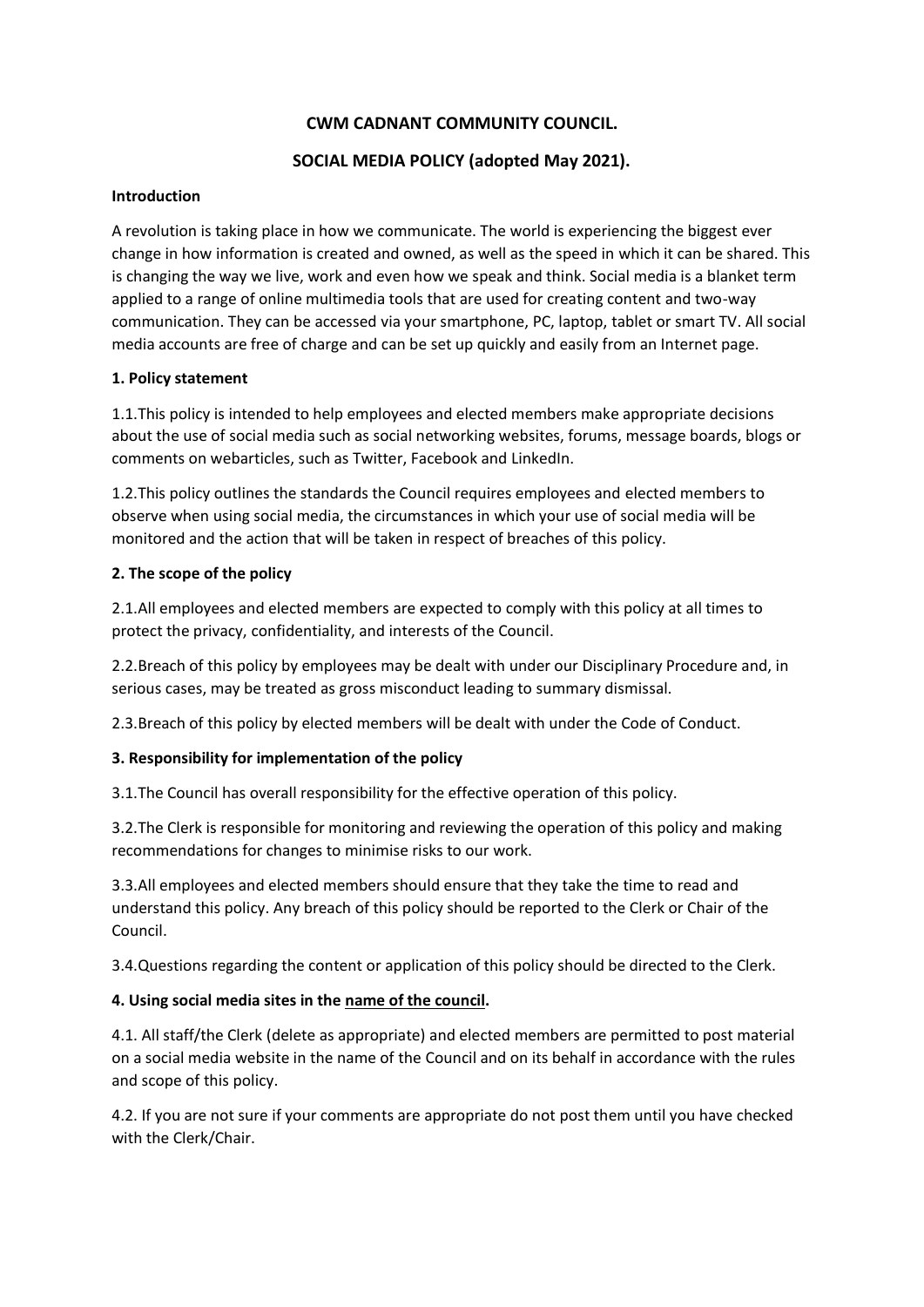### **5. Using social media**

5.1. The Council recognises the importance of the internet in shaping public thinking about the Council and the support and services it provides to the community. It also recognises the importance of our employees and elected members joining in and helping shape community conversation and direction through interaction in social media.

a) Before using social media on any matter which might affect the interests of the Council you must have read and understood this policy and

b) Employees must have gained prior written approval to do so from the Clerk.

### **6. Rules for use of social media**

Whenever you are permitted to use social media in accordance with this policy, you must adhere to the following general rules:

6.1. Do not upload, post or forward a link to any abusive, obscene, discriminatory, harassing, derogatory or defamatory content.

6.2. Any employee/elected member who feel that they have been harassed or bullied, or are offended by material posted or uploaded by a colleague onto a social media website should inform the Clerk/Chair.

6.3. Never disclose commercially sensitive, personal private or confidential information. If you are unsure whether the information you wish to share falls within one of these categories, you should discuss this with the Clerk/Chair.

6.4. Do not upload, post or forward any content belonging to a third-party unless you have that third-party's consent.

6.5. Before you include a link to a third-party website, check that any terms and conditions of that website permit you to link to it.

6.6. When making use of any social media platform, you must read and comply with its terms of use.

6.7. Be honest and open, but be mindful of the impact your contribution might make to people's perceptions of the Council.

6.8. You are personally responsible for content you publish into social media tools.

6.9. Don't escalate heated discussions, try to be conciliatory, respectful and quote facts to lower the temperature and correct misrepresentations.

6.10. Don't discuss colleagues without their prior approval.

6.11. Always consider others' privacy and avoid discussing topics that may be inflammatory e.g. politics and religion. Remember that although it is acceptable to make political points or canvass votes via your own social media accounts this will not be permissible if you are commenting on behalf of the Council.

6.12 Avoid publishing your contact details where they can be accessed and used widely by people you did not intend to see them, and never publish anyone else's contact details.